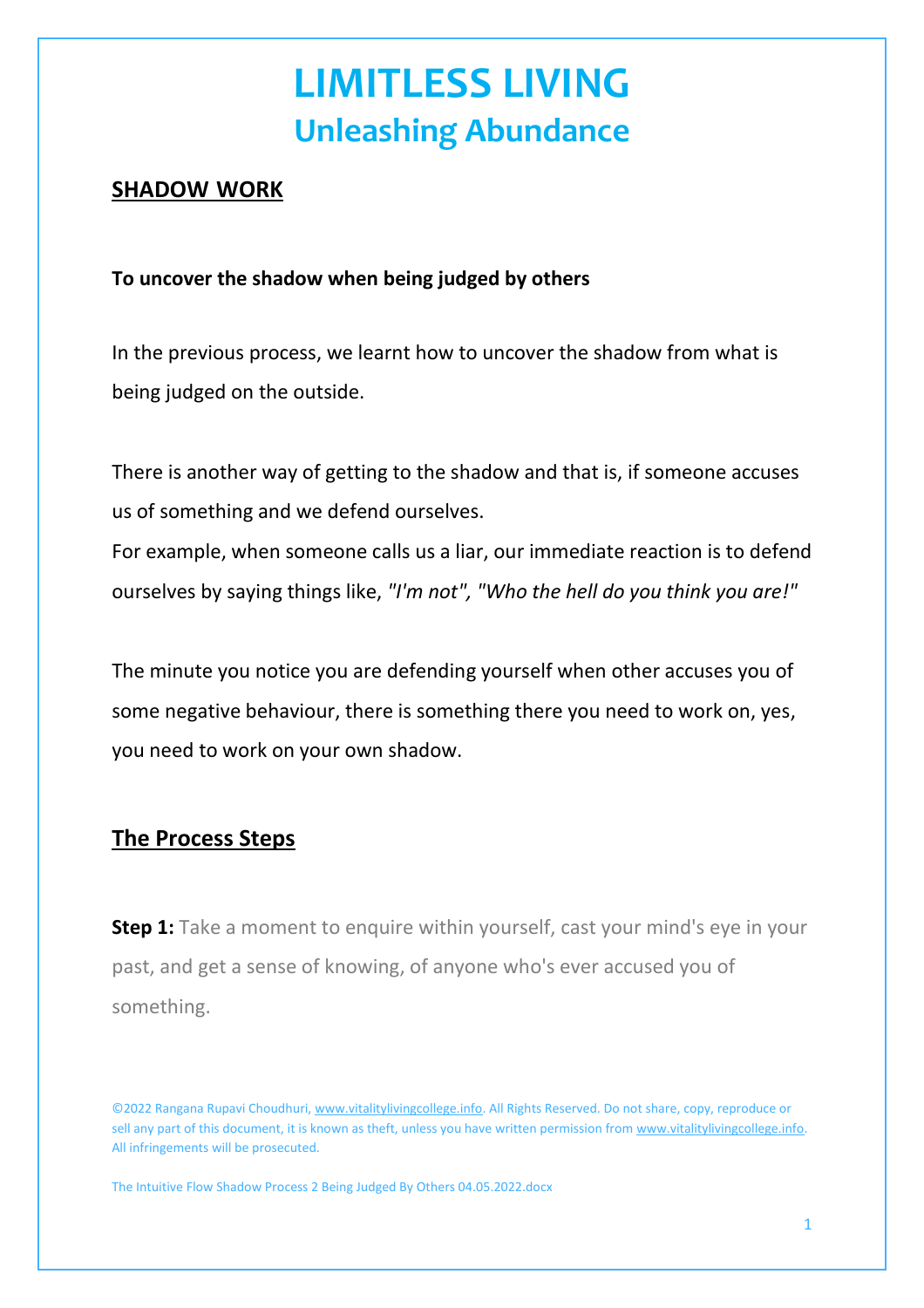## **LIMITLESS LIVING Unleashing Abundance**

**Step 2:** Ask yourself, how did it make you feel when they made the accusation? Just notice the feeling.

**Step 3:** Now claim that emotion. Welcome that feeling now. Where in the body do you feel that emotion? Go to the now flow, place the hand on that body part and welcome this feeling now. **Really** welcome it.

**Step 4:** Someone who has that behaviour, that they accused you for, how do they really feel about themselves on the inside?

**Step 5:** Have you ever had these feelings/behaviours yourself? (For example, feeling unworthy, having low self-esteem)

**Step 6:** What's the benefit of surface accusation? (For example, benefit of being wrong, benefit of feeling small, benefit of getting angry, benefit of lying)

**Step 7:** What's the opposite of this negative behaviour?

**Step 8:** When you are doing the opposite behaviour, can you ever feel accused? How do you feel instead?

**Step 9:** What is the benefit of the positive behaviour?

The Intuitive Flow Shadow Process 2 Being Judged By Others 04.05.2022.docx

<sup>©2022</sup> Rangana Rupavi Choudhuri, [www.vitalitylivingcollege.info.](about:blank) All Rights Reserved. Do not share, copy, reproduce or sell any part of this document, it is known as theft, unless you have written permission from [www.vitalitylivingcollege.info.](about:blank) All infringements will be prosecuted.